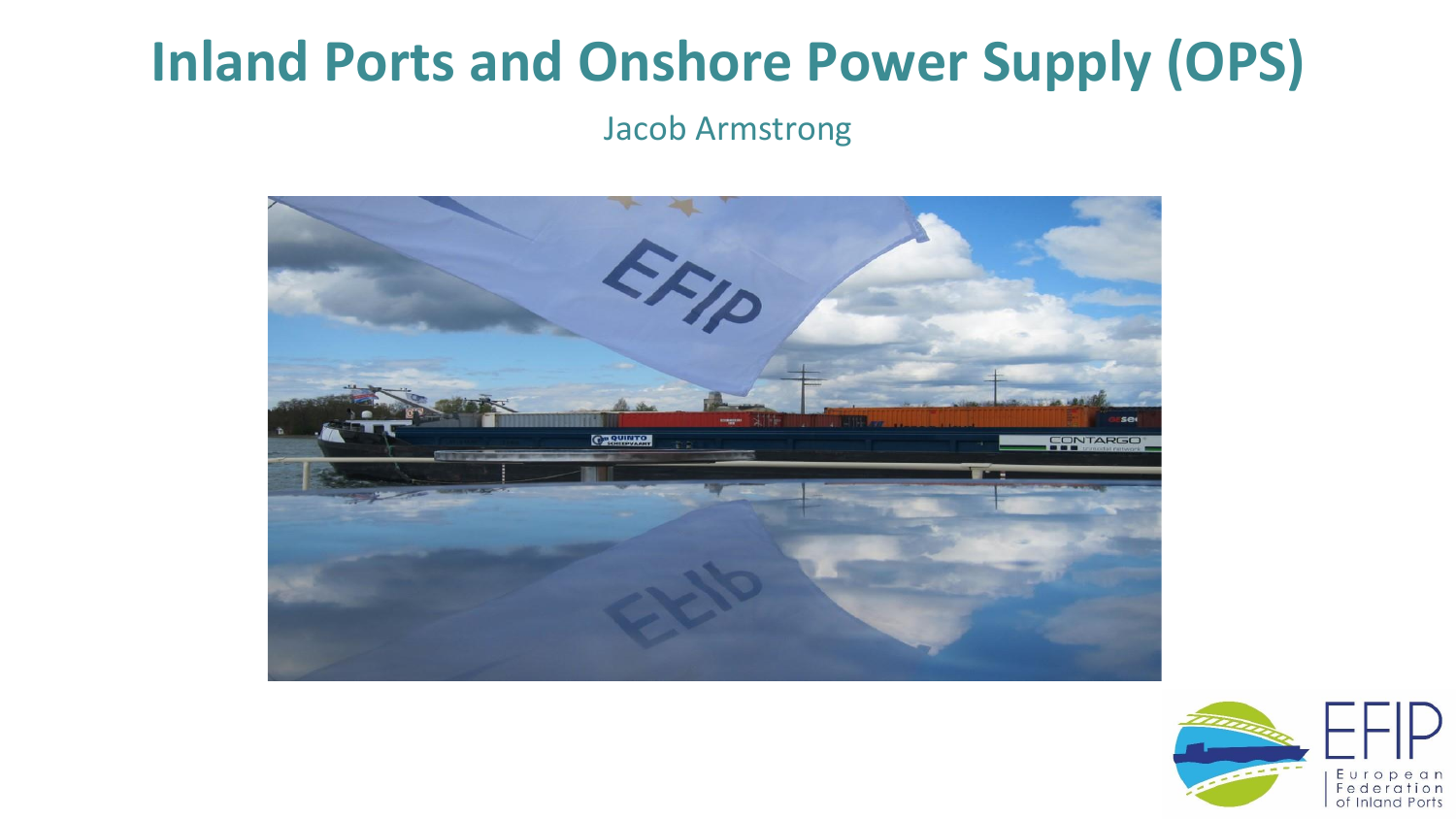# **Introduction EFIP**

- European Federation of Inland Ports
- Represents over **200 inland ports** in **18 countries** of the European Union + **Switzerland, Serbia and Ukraine**
- Our members cover all Europe's waterways
- Enablers of (urban) green logistics



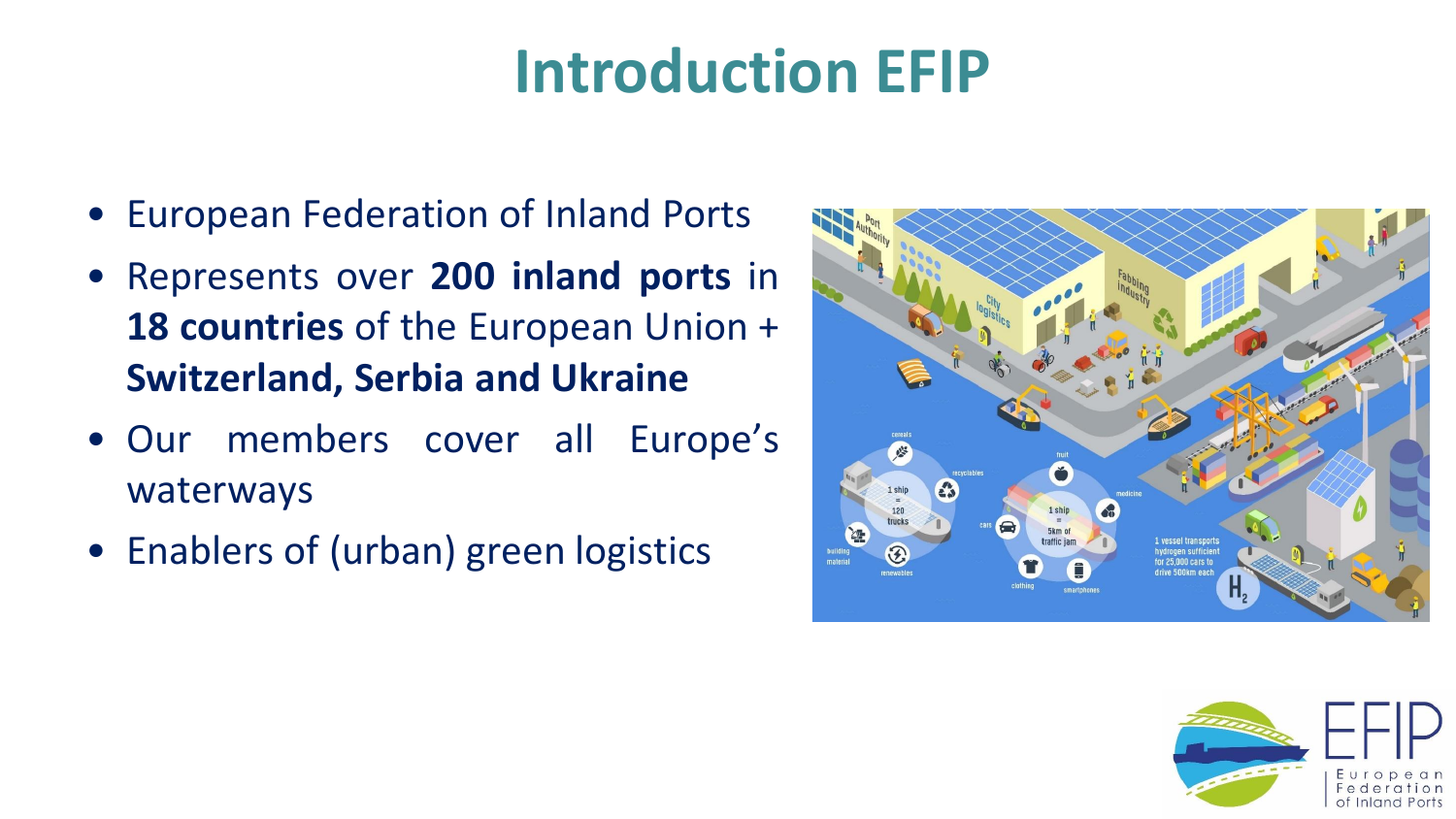#### **OPS Status**

- Significant number of large inland ports have OPS but capacity remains limited to smaller vessels
- Deployment is not consistent throughout waterways
- BUT deployment is very much a work in progress

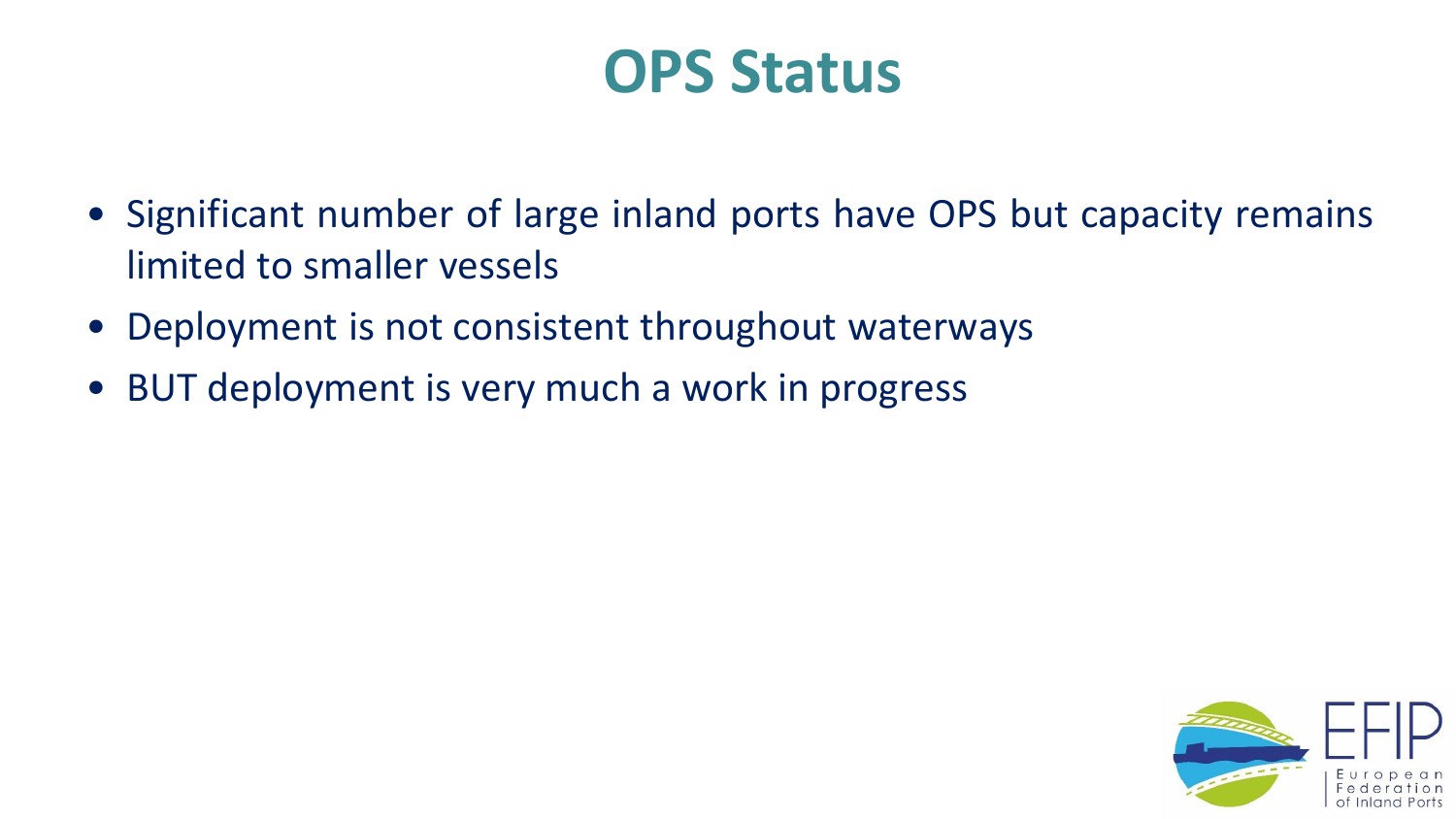### **Motivators**

- Local Pollution (noise and air)
- Local environmental goals, netzero ports
- European legislation
- Cruise and sustainable tourism



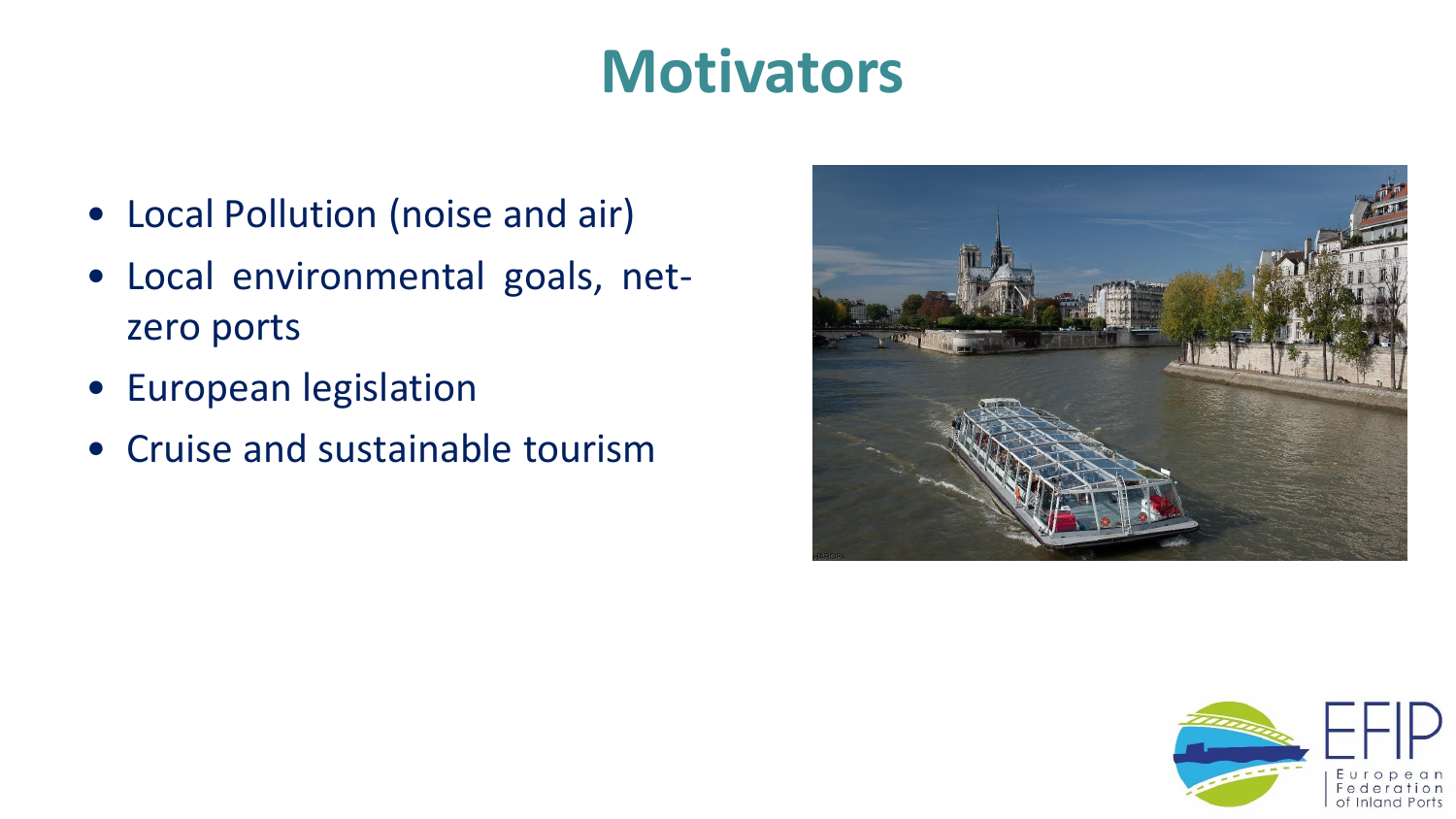#### **Barriers**

- Funding
- Different vessel types
- Land problems
- Environmental Impact Assessments
- Technological standards

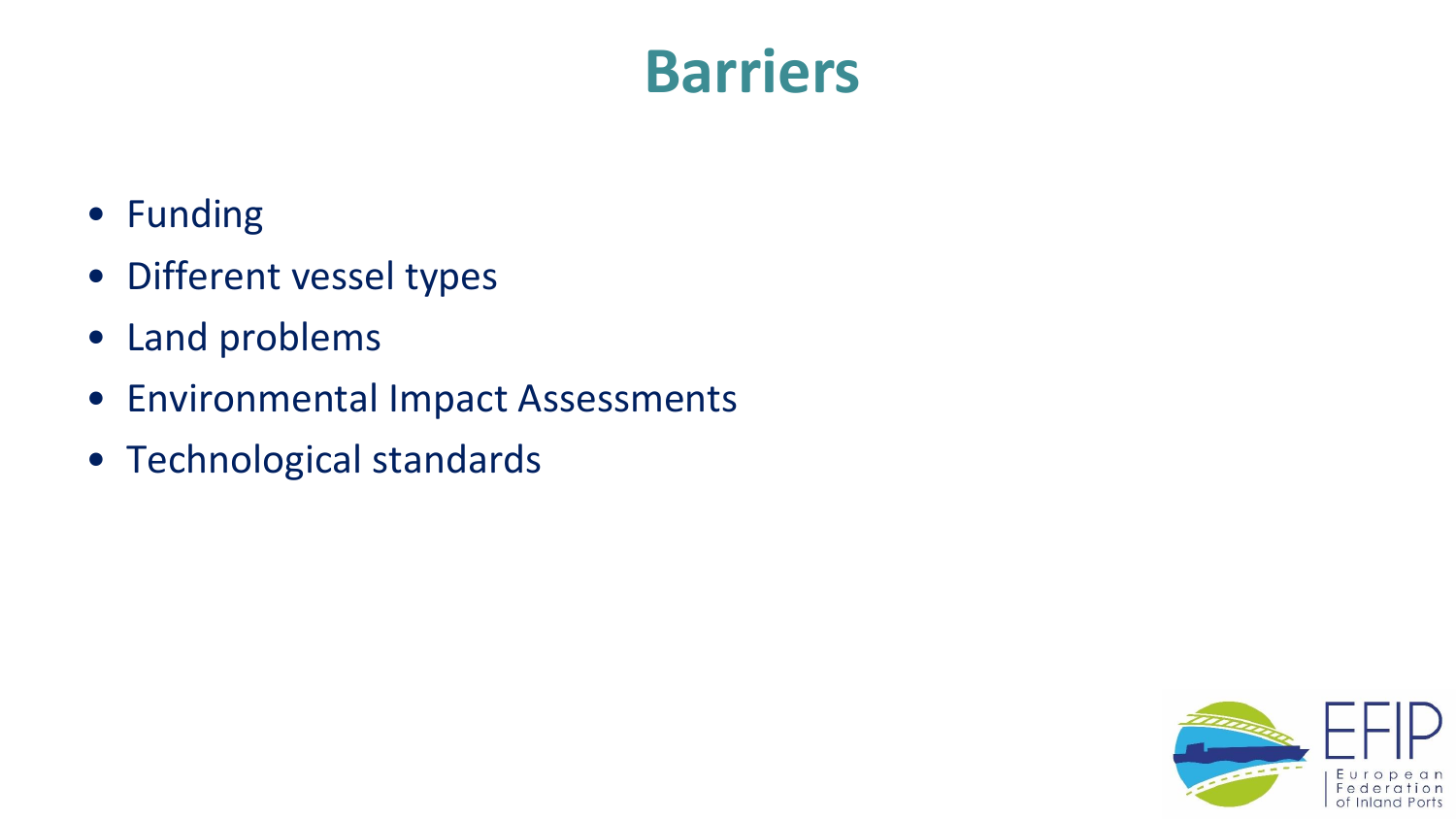#### **Best Practices and Lessons Learnt**

- Importance of cooperative approach
- Need for public co-funding
- Technological harmonisation



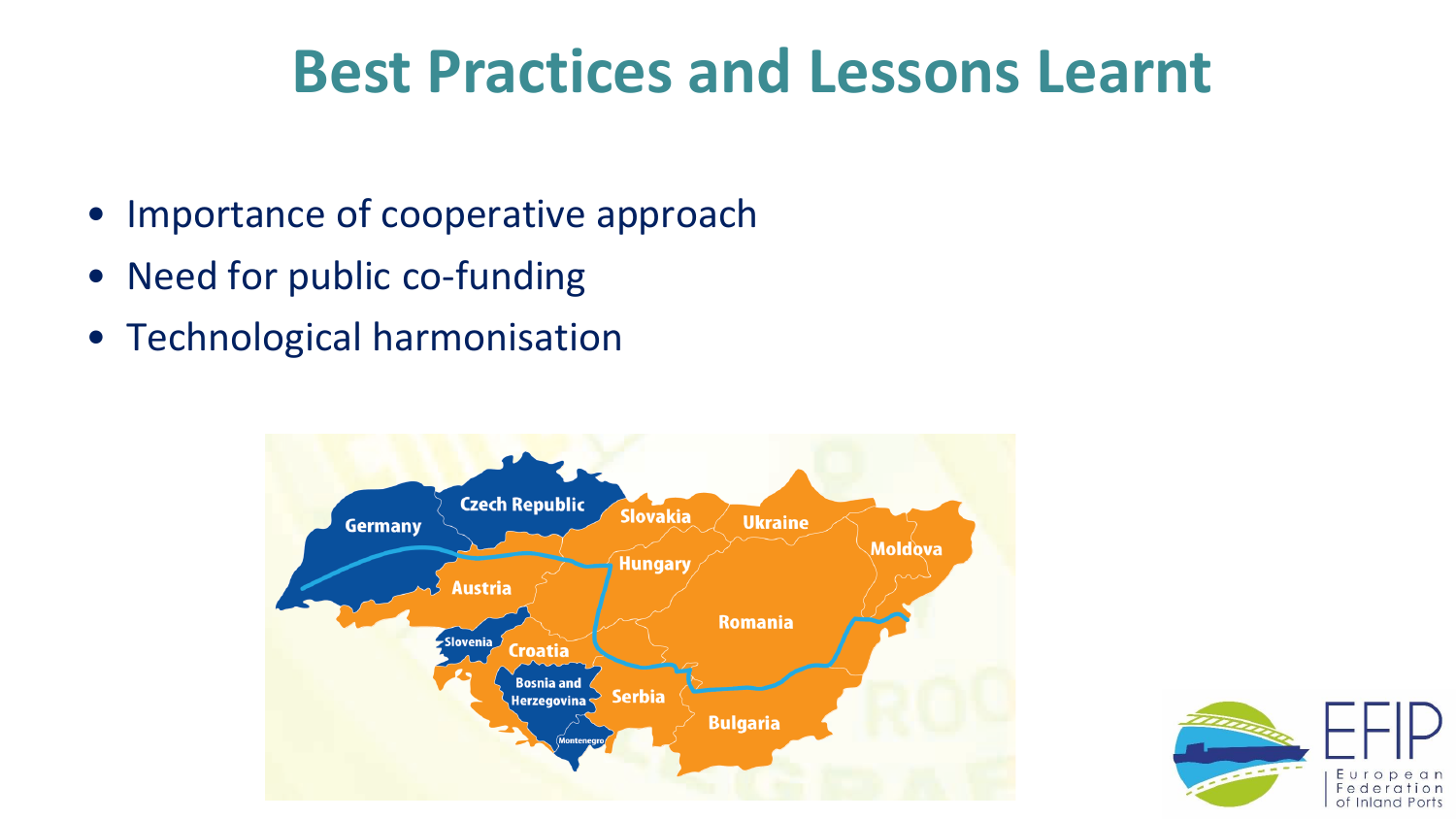## **Recommendations**

- Legislative: revise ETD
- Corridor approach for AFI including all IWT actors
- Further funding and designated IWT funding source to support both infrastructure and demand
- Monitor and implement where possible recommendations of the ongoing CCNR study "Financing the energy transition towards a zeroemission European IWT sector":
	- Adapting payment schemes
	- Facilitating pay-per-use...